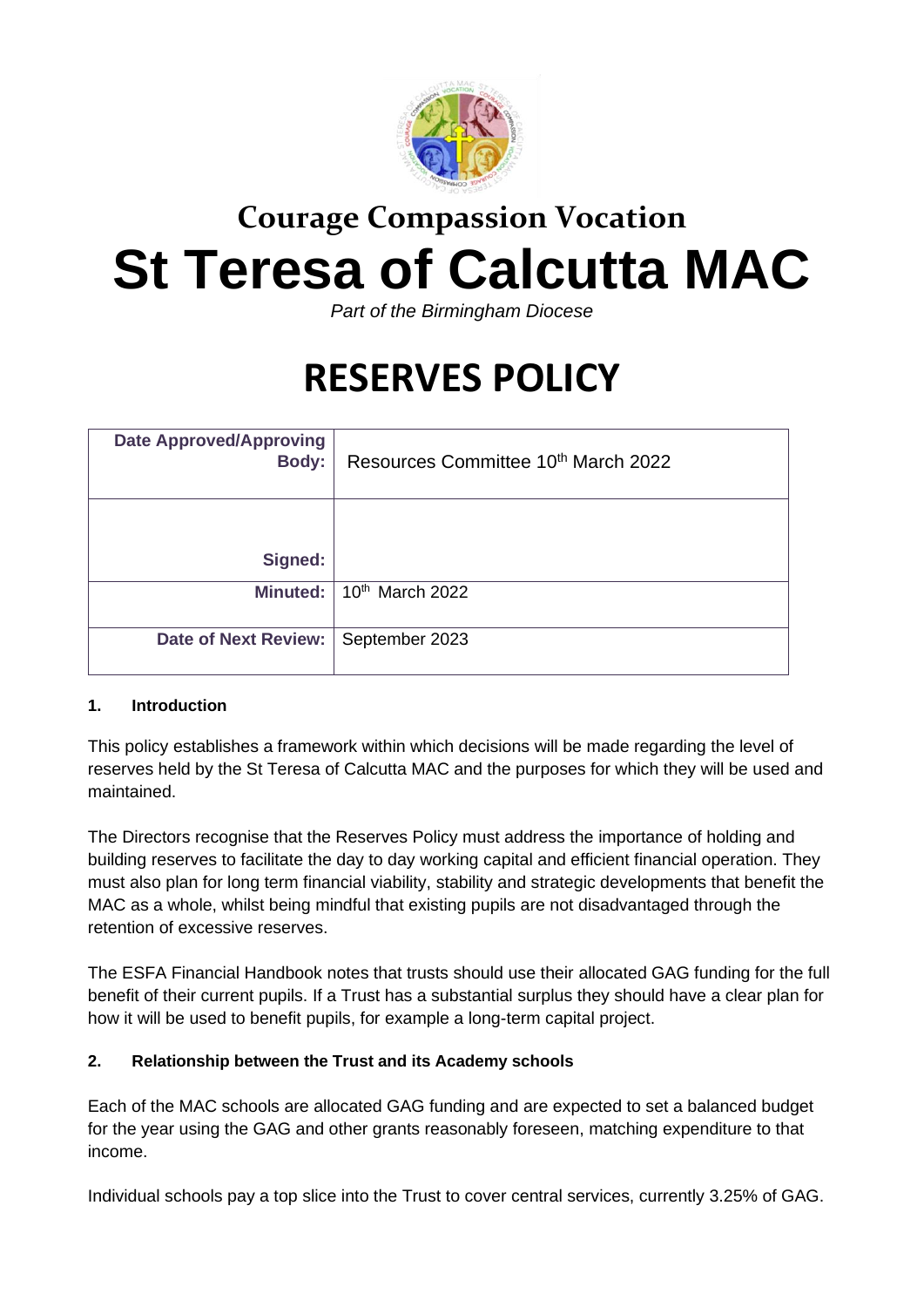Directors are mindful of the Academies Financial Handbook and requirement that GAG funding should be spent on current pupils.

However, Directors are also aware of significant volatility in the funding of education and their duty to manage any financial risk that may result from the following:

- Short term fluctuations in income e.g. reduced pupil numbers.
- Funding of unforeseen expenditure e.g. urgent maintenance works.
- Funding of material capital projects e.g. building improvement works.
- Delivering a robust programme for renewal and replacement of academy assets e.g. ICT hardware
- Funding of school improvement initiatives deemed necessary by the Trust.

#### **3. Target Level of Reserves**

It is anticipated that all schools within the MAC will hold a prudent level of reserves. It is expected that the target level of reserves is 8%, representing 4 weeks of annual expenditure by 31<sup>st</sup> August 2023.

August 2021 (4%) August 2022 (6%) August 2023 (8%)

The Directors and Local Governing Bodies will agree individual school targets to ensure the family of schools work together to contribute to and achieve this objective.

The Directors maintain that the reserves balance of each Academy School will be accounted for and remain with the relevant School although they are held in the MAC central bank account.

Any reserves that are accumulated in the Trust will be spent at the discretion of the Directors.

The MAC will then seek to add future timescales to increase reserves to 6 weeks of annual expenditure.

#### **4. Expenditure against the reserves balance**

Any request for expenditure against the reserves balance must be notified to the Accounting Officer and Chief Finance Officer, using the Request Against Reserves pro-forma found at Appendix A.

The request will be presented to the Resources Committee for approval in line with the MAC Scheme of Delegation.

This will enable Directors to identify when, and for what reason, it is required to draw upon reserves and can consider what corrective action, if any, needs to be taken.